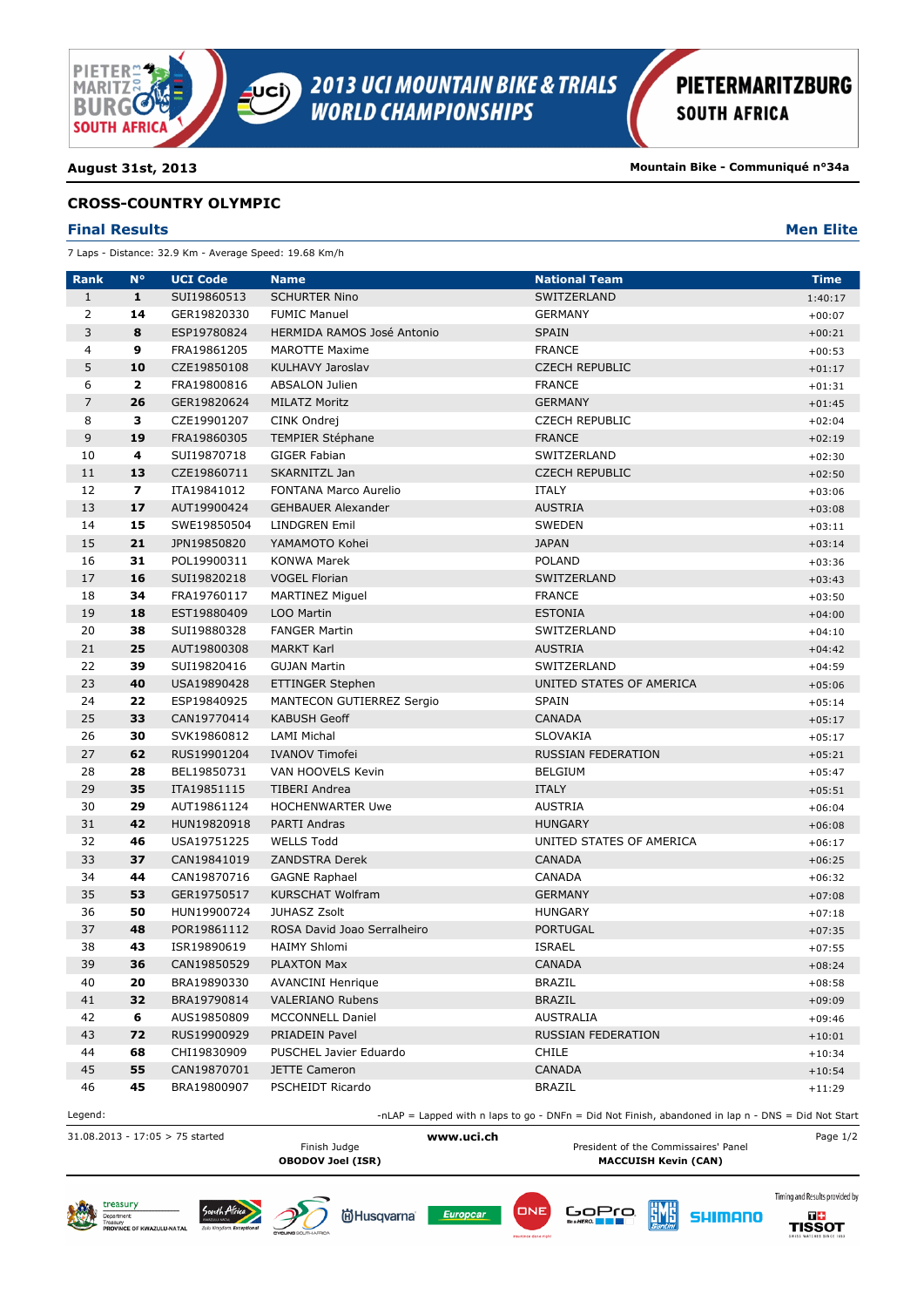

**August 31st, 2013 Mountain Bike - Communiqué n°34a**

### **CROSS-COUNTRY OLYMPIC**

### **Final Results Men Elite**

7 Laps - Distance: 32.9 Km - Average Speed: 19.68 Km/h

| <b>Rank</b> | $N^{\circ}$ | <b>UCI Code</b> | <b>Name</b>                      | <b>National Team</b>     | <b>Time</b> |
|-------------|-------------|-----------------|----------------------------------|--------------------------|-------------|
| 47          | 64          | RSA19861210     | <b>GROUSTRA Renay</b>            | <b>SOUTH AFRICA</b>      | $+11:47$    |
| 48          | 57          | BRA19890515     | DE PAIVA Sherman                 | <b>BRAZIL</b>            | $+12:19$    |
| 49          | 59          | RSA19871224     | <b>BEUKES Matthys</b>            | <b>SOUTH AFRICA</b>      | $+12:45$    |
| 50          | 54          | ITA19890825     | <b>TABACCHI Mirko</b>            | <b>ITALY</b>             | $-1$ LAP    |
| 51          | 24          | SUI19800510     | <b>NAEF Ralph</b>                | SWITZERLAND              | $-1$ LAP    |
| 52          | 82          | CRC19850615     | MONTOYA CANTILLO Paolo Cesar     | <b>COSTA RICA</b>        | $-1$ LAP    |
| 53          | 23          | RSA19880930     | <b>BUYS Philip</b>               | SOUTH AFRICA             | $-1$ LAP    |
| 54          | 67          | RSA19870327     | <b>KNOX Max</b>                  | <b>SOUTH AFRICA</b>      | $-2LAP$     |
| 55          | 77          | CHI19901106     | FARIAS DIAZ Patricio Maximiliano | <b>CHILE</b>             | $-2LAP$     |
| 56          | 60          | RSA19880928     | <b>MARAIS Stuart</b>             | <b>SOUTH AFRICA</b>      | $-2LAP$     |
| 57          | 73          | USA19731223     | <b>BRODERICK Michael</b>         | UNITED STATES OF AMERICA | $-2LAP$     |
| 58          | 79          | ITA19900329     | SILVESTRI Elia                   | <b>ITALY</b>             | $-2LAP$     |
| 59          | 65          | MEX19810513     | ESCARCEGA José Juan              | MEXICO                   | $-3LAP$     |
| 60          | 58          | NAM19851105     | KÖHNE Heinrich                   | <b>NAMIBIA</b>           | $-3LAP$     |
| 61          | 69          | AUS19891109     | VAN DER PLOEG Paul               | <b>AUSTRALIA</b>         | $-4LAP$     |
| 62          | 76          | RSA19760702     | SWANEPOEL Ben Melt               | <b>SOUTH AFRICA</b>      | $-4LAP$     |
| 63          | 66          | KOR19840207     | NA Sang Hoon                     | REPUBLIC OF KOREA        | $-4LAP$     |
| 64          | 80          | TUR19900410     | <b>BOYRAZ Omer Cumhur</b>        | <b>TURKEY</b>            | $-4LAP$     |
| 65          | 81          | TUR19800602     | MANAVOGLU Salih                  | <b>TURKEY</b>            | $-4LAP$     |
| 66          | 78          | RSA19890710     | <b>FATYI Luthando</b>            | <b>SOUTH AFRICA</b>      | $-4LAP$     |
| 67          | 71          | LES19820314     | <b>TAABE Tumisang</b>            | <b>LESOTHO</b>           | $-4LAP$     |
| 68          | 63          | LES19840922     | <b>MONESE Phetetso</b>           | <b>LESOTHO</b>           | $-5LAP$     |
| 69          | 74          | LES19810531     | <b>MAKATISE Thuso</b>            | <b>LESOTHO</b>           | $-5LAP$     |
|             | 70          | ITA19841004     | <b>CASAGRANDE Michele</b>        | <b>ITALY</b>             | DNF3        |
|             | 49          | ARG19870429     | SOTO Catriel Andres              | ARGENTINA                | DNF3        |
|             | 61          | ESP19810928     | <b>COLOMA NICOLAS Carlos</b>     | <b>SPAIN</b>             | DNF3        |
|             | 41          | SWE19880202     | <b>WENGELIN Matthias</b>         | <b>SWEDEN</b>            | DNF3        |
|             | 5           | SUI19840131     | <b>FLÜCKIGER Lukas</b>           | SWITZERLAND              | DNF1        |
|             | 52          | AUT19870421     | <b>FEDERSPIEL Daniel</b>         | <b>AUSTRIA</b>           | DNF1        |

| Legend:                               |                                           |                           |                                                        |                 |                             |                                                                     |     |         | -nLAP = Lapped with n laps to go - DNFn = Did Not Finish, abandoned in lap $n - DNS = Did$ Not Start |  |
|---------------------------------------|-------------------------------------------|---------------------------|--------------------------------------------------------|-----------------|-----------------------------|---------------------------------------------------------------------|-----|---------|------------------------------------------------------------------------------------------------------|--|
| $31.08.2013 - 17:05 > 75$ started     |                                           |                           | www.uci.ch<br>Finish Judge<br><b>OBODOV Joel (ISR)</b> |                 |                             | President of the Commissaires' Panel<br><b>MACCUISH Kevin (CAN)</b> |     |         |                                                                                                      |  |
| treasury<br>PROVINCE OF KWAZULU-NATAL | South Africa<br>Zulu Kingdom. Exceptional | CYCLING!<br>BOLITH AFRICA | <b>尚Husqvarna</b>                                      | <b>Europcar</b> | DNE<br>insurance done right | GOPTO                                                               | EME | SHIMANO | Timing and Results provided by<br>T ÷<br>TISSOT<br>SWISS WATCHES SINCE 1853                          |  |

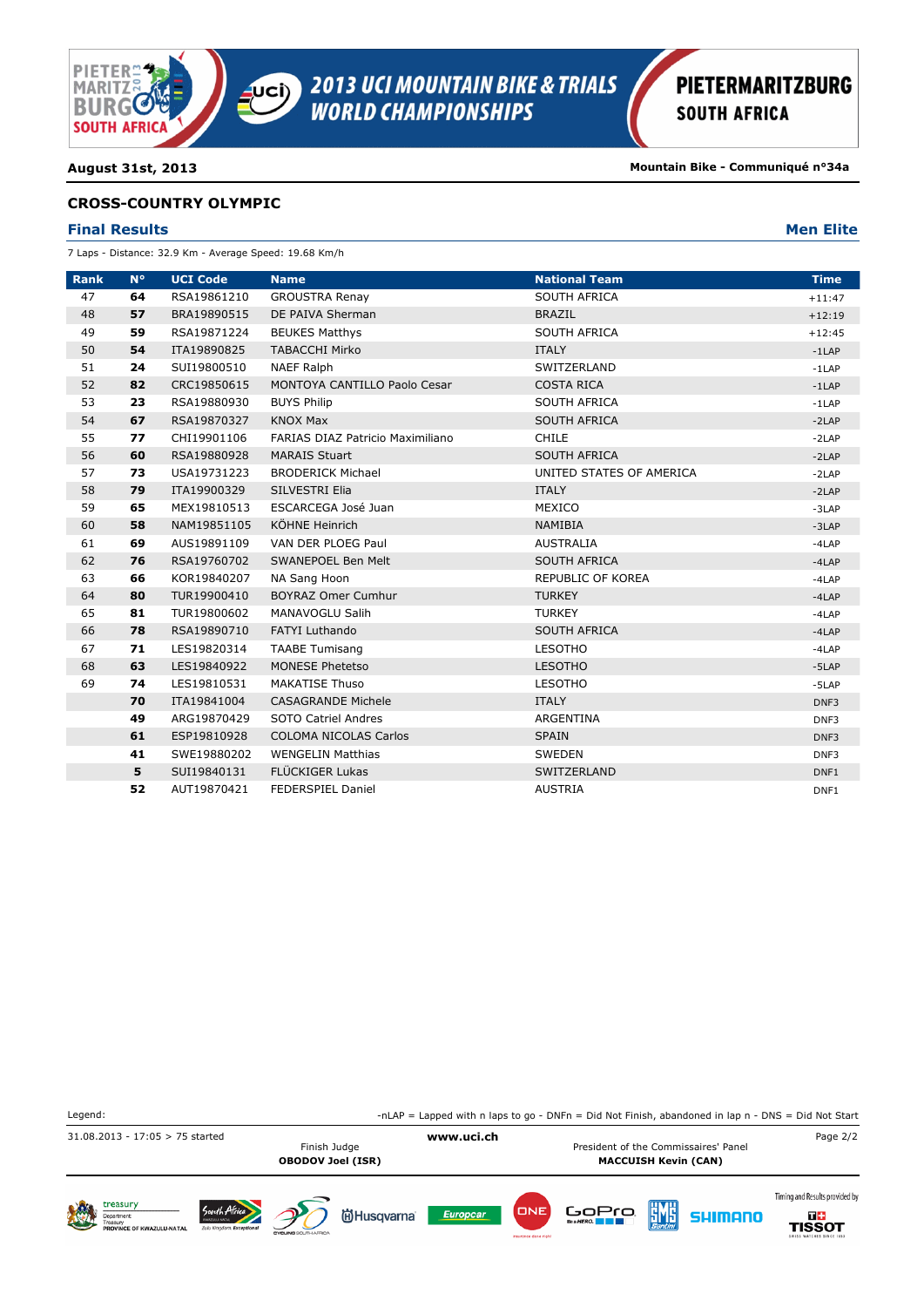

**August 31st, 2013 Mountain Bike - Communiqué n°34b**

### **CROSS-COUNTRY OLYMPIC**

## **Race Analysis Men Elite**

| <b>Rank</b>     | $N^{\circ}$              |                  | <b>Name</b>                                                          |                  |                                 |                  |             |                  | <b>National Team</b>                                                                                                                                  |  |       |                      |                  | Avg   | <b>Time</b>       | Gap      |
|-----------------|--------------------------|------------------|----------------------------------------------------------------------|------------------|---------------------------------|------------------|-------------|------------------|-------------------------------------------------------------------------------------------------------------------------------------------------------|--|-------|----------------------|------------------|-------|-------------------|----------|
|                 |                          | LAP <sub>1</sub> |                                                                      | LAP <sub>2</sub> |                                 | LAP <sub>3</sub> |             | LAP <sub>4</sub> | LAP <sub>5</sub>                                                                                                                                      |  | LAP 6 |                      | LAP <sub>7</sub> |       |                   |          |
| $1 -$           | $\mathbf{1}$             |                  | <b>SCHURTER Nino</b>                                                 |                  |                                 |                  |             | <b>SUI</b>       | <b>SWITZERLAND</b>                                                                                                                                    |  |       |                      |                  | 19.68 | 1:40:17           |          |
|                 | 14:08(1)                 |                  | $14:08$ (4) $14:15$ (2)                                              |                  |                                 |                  | 14:12(1)    |                  | 14:08 (1) 28:16 (1) 42:31 (1) 56:43 (1) 1:11:06 (1) 1:25:35 (1) 1:40:17 (1)<br>14:23 (3) 14:29 (2) 14:42 (10)                                         |  |       |                      |                  |       |                   |          |
| $2^{\circ}$     | 14                       |                  | <b>FUMIC Manuel</b>                                                  |                  |                                 |                  |             | <b>GER</b>       | <b>GERMANY</b>                                                                                                                                        |  |       |                      |                  | 19.66 | 1:40:24           | $+00:07$ |
|                 | 14:28 (10)               |                  | 14:28 (10) 28:32 (4) 42:50 (3)<br>14:04 (1) 14:18 (3)                |                  |                                 |                  | $14:15$ (2) |                  | 57:05 (3) 1:11:27 (2) 1:25:57 (2) 1:40:24 (2)<br>14:22 (2) 14:30 (3) 14:27 (1)                                                                        |  |       |                      |                  |       |                   |          |
|                 | 8<br>$3^{\circ}$         |                  | <b>HERMIDA RAMOS José Antonio</b>                                    |                  |                                 |                  |             | <b>ESP</b>       | <b>SPAIN</b>                                                                                                                                          |  |       |                      |                  | 19.62 | 1:40:38           | $+00:21$ |
|                 | 14:18 (2)                |                  |                                                                      |                  | 28:23 (2) 42:36 (2)             |                  |             |                  | 57:00 (2) 1:11:29 (3) 1:26:03 (3) 1:40:38 (3)                                                                                                         |  |       |                      |                  |       |                   |          |
|                 | 14:18(2)                 |                  | $14:05$ (2) $14:13$ (1)                                              |                  |                                 |                  | 14:24(3)    |                  | 14:29 (4) 14:34 (5) 14:35 (5)                                                                                                                         |  |       |                      |                  |       |                   |          |
| $4^{\circ}$     | 9                        |                  | <b>MAROTTE Maxime</b>                                                |                  |                                 |                  |             | <b>FRA</b>       | <b>FRANCE</b>                                                                                                                                         |  |       |                      |                  | 19.51 | $1:41:10$ +00:53  |          |
|                 | 14:27 (9)                |                  | 14:27 (9) 14:05 (2) 14:27 (5)                                        |                  | 28:32 (5) 42:59 (4)             |                  | 14:26(4)    |                  | 57:25 (4) 1:11:55 (4) 1:26:25 (4) 1:41:10 (4)<br>14:30 (5) 14:30 (3) 14:45 (14)                                                                       |  |       |                      |                  |       |                   |          |
|                 | 10<br>$5 - 1$            |                  | <b>KULHAVY Jaroslav</b>                                              |                  |                                 |                  |             | <b>CZE</b>       | <b>CZECH REPUBLIC</b>                                                                                                                                 |  |       |                      |                  | 19.44 | $1:41:34$ +01:17  |          |
|                 |                          |                  | 14:35 (15) 28:53 (11) 43:51 (14)                                     |                  |                                 |                  |             |                  | 58:19 (11) 1:12:40 (8) 1:27:05 (5) 1:41:34 (5)                                                                                                        |  |       |                      |                  |       |                   |          |
|                 | 14:35 (15)               |                  | 14:18 (8) 14:58 (32)                                                 |                  |                                 |                  | 14:28 (6)   |                  | 14:21 (1) 14:25 (1) 14:29 (2)                                                                                                                         |  |       |                      |                  |       |                   |          |
|                 | $6^{\circ}$              | $2^{\circ}$      | <b>ABSALON Julien</b>                                                |                  |                                 |                  |             | <b>FRA</b>       | <b>FRANCE</b>                                                                                                                                         |  |       |                      |                  | 19.39 | $1:41:48$ +01:31  |          |
|                 | 14:27(7)                 |                  | 14:27 (7) 28:48 (7) 43:19 (7)<br>14:21 (12) 14:31 (8)                |                  |                                 |                  | 14:39 (12)  |                  | 57:58 (7) 1:12:40 (6) 1:27:19 (7) 1:41:48 (6)<br>14:42 (8) 14:39 (6) 14:29 (2)                                                                        |  |       |                      |                  |       |                   |          |
| $7 -$           | 26                       |                  | <b>MILATZ Moritz</b>                                                 |                  |                                 |                  |             | <b>GER</b>       | <b>GERMANY</b>                                                                                                                                        |  |       |                      |                  | 19.35 | $1:42:02 + 01:45$ |          |
|                 |                          |                  | 14:31 (12) 28:50 (10) 43:20 (9)                                      |                  |                                 |                  |             |                  | 57:57 (5) 1:12:39 (5) 1:27:19 (6) 1:42:02 (7)                                                                                                         |  |       |                      |                  |       |                   |          |
|                 | 14:31 (12)               |                  | 14:19 (9)                                                            |                  | 14:30(6)                        |                  | 14:37 (10)  |                  | 14:42 (8) 14:40 (7) 14:43 (11)                                                                                                                        |  |       |                      |                  |       |                   |          |
| 8               | 3                        |                  | <b>CINK Ondrej</b>                                                   |                  |                                 |                  |             | <b>CZE</b>       | <b>CZECH REPUBLIC</b>                                                                                                                                 |  |       |                      |                  | 19.29 | $1:42:21$ +02:04  |          |
|                 | 14:27 (8)<br>14:27(8)    |                  | 14:20 (11)                                                           |                  | 28:47 (6) 43:13 (6)<br>14:26(4) |                  | 14:44 (15)  |                  | 57:57 (6) 1:12:40 (7) 1:27:24 (8) 1:42:21 (8)<br>14:43 (10) 14:44 (9) 14:57 (23)                                                                      |  |       |                      |                  |       |                   |          |
| 9               | 19                       |                  | <b>TEMPIER Stéphane</b>                                              |                  |                                 |                  |             | <b>FRA</b>       | <b>FRANCE</b>                                                                                                                                         |  |       |                      |                  | 19.24 | $1:42:36$ +02:19  |          |
|                 | 14:53 (21)               |                  | 14:53 (21) 29:12 (16)<br>14:19 (9) 14:33 (9)                         |                  | 43:45 (13)                      |                  | 14:33 (8)   |                  | 58:18 (10) 1:12:54 (9) 1:27:44 (9) 1:42:36 (9)<br>14:36 (7) 14:50 (11) 14:52 (19)                                                                     |  |       |                      |                  |       |                   |          |
|                 | $\overline{4}$<br>10     |                  | <b>GIGER Fabian</b>                                                  |                  |                                 |                  |             | <b>SUI</b>       | <b>SWITZERLAND</b>                                                                                                                                    |  |       |                      |                  | 19.21 | 1:42:47           | $+02:30$ |
|                 | 14:18(3)                 |                  |                                                                      |                  | 28:26 (3) 43:06 (5)             |                  |             |                  | 58:00 (9) 1:12:54 (10) 1:28:03 (10) 1:42:47 (10)                                                                                                      |  |       |                      |                  |       |                   |          |
|                 | 14:18(3)                 |                  | 14:08 (4)                                                            |                  | 14:40 (14)                      |                  | 14:54 (20)  |                  | 14:54 (17) 15:09 (19) 14:44 (13)                                                                                                                      |  |       |                      |                  |       |                   |          |
| 11              | 13                       |                  | <b>SKARNITZL Jan</b>                                                 |                  |                                 |                  |             | <b>CZE</b>       | <b>CZECH REPUBLIC</b>                                                                                                                                 |  |       |                      |                  | 19.14 | $1:43:07$ +02:50  |          |
|                 |                          |                  | 14:36 (16) 29:03 (15) 43:52 (15)<br>14:36 (16) 14:27 (15) 14:49 (23) |                  |                                 |                  | 14:46 (16)  |                  | 58:38 (14) 1:13:30 (12) 1:28:21 (11) 1:43:07 (11)<br>14:52 (13) 14:51 (13) 14:46 (16)                                                                 |  |       |                      |                  |       |                   |          |
|                 | 12 (1)<br>$\overline{z}$ |                  | <b>FONTANA Marco Aurelio</b>                                         |                  |                                 |                  |             | <b>ITA</b>       | <b>ITALY</b>                                                                                                                                          |  |       |                      |                  | 19.09 | 1:43:23           | $+03:06$ |
|                 | 14:19 (5)<br>14:19 (5)   |                  | 30:08 (28) 44:41 (22)<br>15:49 (55)                                  |                  | 14:33 (9)                       |                  | 14:26 (4)   |                  | 59:07 (17) 1:14:00 (16) 1:28:40 (13) 1:43:23 (12)<br>14:53 (16) 14:40 (7) 14:43 (11)                                                                  |  |       |                      |                  |       |                   |          |
|                 | 17<br>13 —               |                  | <b>GEHBAUER Alexander</b>                                            |                  |                                 |                  |             | <b>AUT</b>       | <b>AUSTRIA</b>                                                                                                                                        |  |       |                      |                  | 19.09 | $1:43:25$ +03:08  |          |
|                 |                          |                  |                                                                      |                  |                                 |                  |             |                  | 15:06 (25) 29:30 (19) 44:07 (17) 58:39 (15) 1:13:48 (15) 1:28:40 (12) 1:43:25 (13)                                                                    |  |       |                      |                  |       |                   |          |
|                 | 15:06 (25)               |                  | 14:24 (13) 14:37 (11) 14:32 (7)                                      |                  |                                 |                  |             |                  | 15:09 (21) 14:52 (15) 14:45 (14)                                                                                                                      |  |       |                      |                  |       |                   |          |
|                 | 14 15                    |                  | <b>LINDGREN Emil</b>                                                 |                  |                                 |                  |             | <b>SWE</b>       | <b>SWEDEN</b>                                                                                                                                         |  |       |                      |                  | 19.08 | $1:43:28$ +03:11  |          |
|                 | 14:26 (6)                |                  |                                                                      |                  |                                 |                  |             |                  | 14:26 (6) 28:56 (12) 43:44 (10) 58:37 (12) 1:13:45 (13) 1:28:55 (15) 1:43:28 (14)<br>14:30 (18) 14:48 (22) 14:53 (19) 15:08 (19) 15:10 (21) 14:33 (4) |  |       |                      |                  |       |                   |          |
| 15 <sub>1</sub> | 21                       |                  | YAMAMOTO Kohei                                                       |                  |                                 |                  |             | <b>JPN</b>       | <b>JAPAN</b>                                                                                                                                          |  |       |                      |                  | 19.07 | $1:43:31$ +03:14  |          |
|                 | 14:40 (18)<br>14:40 (18) |                  | 29:23 (18)<br>14:43 (23)                                             |                  | 44:08 (19)<br>14:45 (16)        |                  | 15:00 (23)  |                  | 59:08 (20) 1:14:00 (18) 1:28:55 (16) 1:43:31 (15)<br>14:52 (13)                                                                                       |  |       | 14:55 (16) 14:36 (6) |                  |       |                   |          |
| 16 <sub>1</sub> | 31                       |                  | <b>KONWA Marek</b>                                                   |                  |                                 |                  |             | <b>POL</b>       | <b>POLAND</b>                                                                                                                                         |  |       |                      |                  | 19    | $1:43:53 + 03:36$ |          |
|                 | 14:28 (11)               |                  | 28:57 (13)                                                           |                  | 43:44 (12)                      |                  |             |                  | 58:38 (13) 1:13:46 (14) 1:28:55 (17) 1:43:53 (16)                                                                                                     |  |       |                      |                  |       |                   |          |
|                 | 14:28 (11)               |                  | 14:29 (16)                                                           |                  | 14:47 (19)                      |                  | 14:54 (20)  |                  | 15:08 (19) 15:09 (19) 14:58 (24)                                                                                                                      |  |       |                      |                  |       |                   |          |
| 17              | 16<br>14:32 (14)         |                  | <b>VOGEL Florian</b><br>28:49 (9)                                    |                  | 43:19 (8)                       |                  |             | <b>SUI</b>       | <b>SWITZERLAND</b><br>57:58 (8) 1:13:12 (11) 1:28:50 (14) 1:44:00 (17)                                                                                |  |       |                      |                  | 18.98 | 1:44:00           | $+03:43$ |
|                 | 14:32 (14)               |                  | 14:17(7)                                                             |                  | 14:30(6)                        |                  |             |                  | 14:39 (12) 15:14 (24) 15:38 (34) 15:10 (29)                                                                                                           |  |       |                      |                  |       |                   |          |

Legend: 1st line = Total Time (rank) -nLAP = Lapped with n laps to go DNFn = Did Not Finish, abandoned in lap n DNS = Did Not Start 2nd line = Lap Time (rank for that lap) 31.08.2013 - 17:05 > 75 started **www.uci.ch** Page 1/5 Timing and Results provided by treasury South Afri ËMË Europcar **SHIMANO** 





ONE



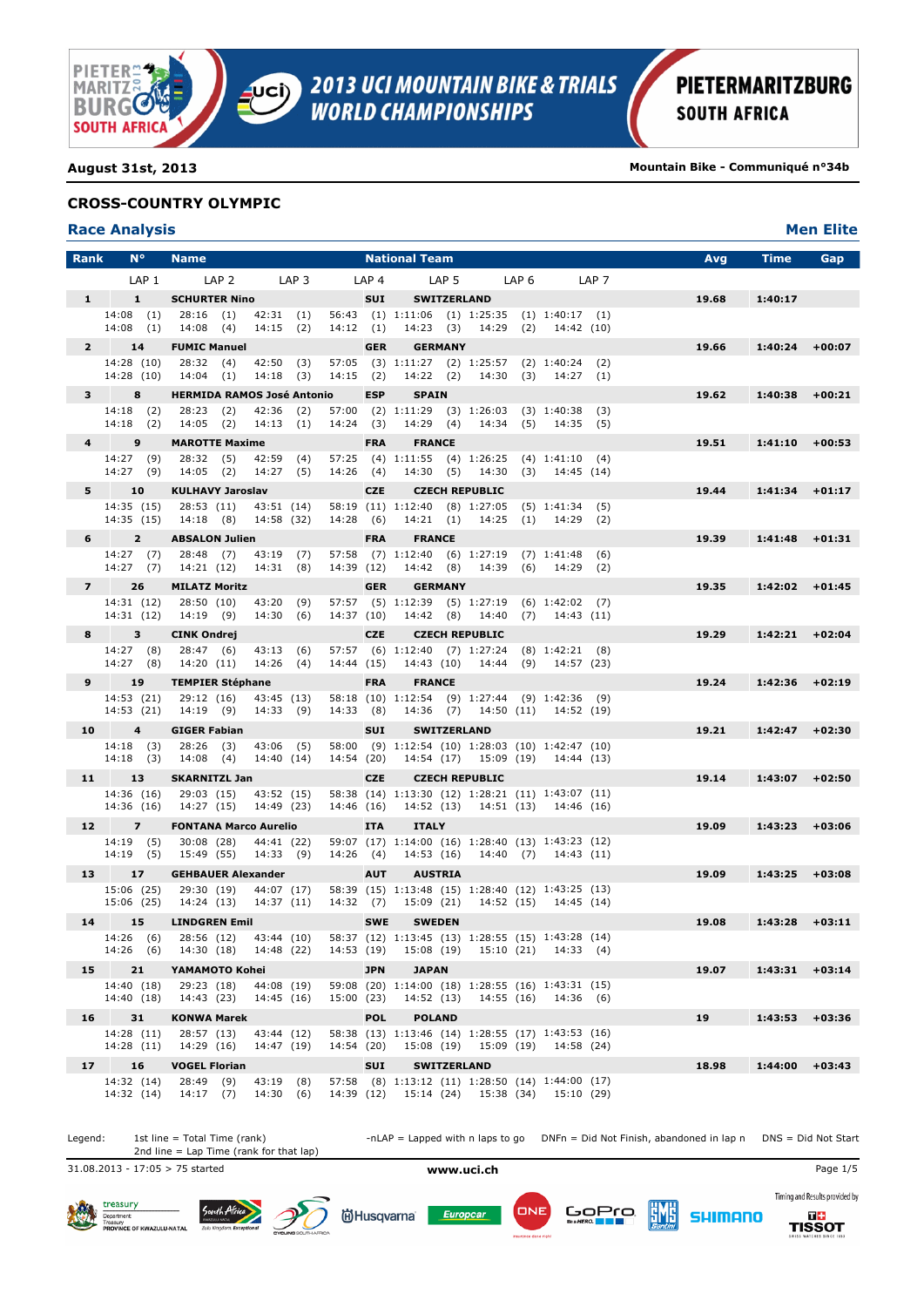

**August 31st, 2013 Mountain Bike - Communiqué n°34b**

### **CROSS-COUNTRY OLYMPIC**

| <b>Race Analysis</b> | <b>Men Elite</b> |
|----------------------|------------------|
|                      |                  |

| <b>Rank</b>     | $N^{\circ}$              | <b>Name</b>                                                                                        |                                                                                                                          | <b>National Team</b>                                                |                                  |                       | Avg   | <b>Time</b>       | Gap      |
|-----------------|--------------------------|----------------------------------------------------------------------------------------------------|--------------------------------------------------------------------------------------------------------------------------|---------------------------------------------------------------------|----------------------------------|-----------------------|-------|-------------------|----------|
|                 | LAP <sub>1</sub>         | LAP <sub>2</sub>                                                                                   | LAP <sub>3</sub><br>LAP <sub>4</sub>                                                                                     | LAP <sub>5</sub>                                                    | LAP <sub>6</sub>                 | LAP <sub>7</sub>      |       |                   |          |
| 18              | 34                       | <b>MARTINEZ Miguel</b>                                                                             | <b>FRA</b>                                                                                                               | <b>FRANCE</b>                                                       |                                  |                       | 18.96 | 1:44:07           | $+03:50$ |
|                 | 14:36 (17)<br>14:36 (17) | 28:48 (8)<br>14:12(6)<br>16:48 (58)                                                                | 45:36 (37) 1:00:13 (28) 1:14:43 (23) 1:29:31 (18) 1:44:07 (18)<br>14:37(10)                                              |                                                                     | 14:30 (5) 14:48 (10)             | 14:36 (6)             |       |                   |          |
| 19              | 18                       | <b>LOO Martin</b>                                                                                  | <b>EST</b>                                                                                                               | <b>ESTONIA</b>                                                      |                                  |                       | 18.93 | $1:44:17 + 04:00$ |          |
|                 | 15:41 (40)<br>15:41 (40) | 30:33 (37)<br>45:14 (33)<br>14:52 (29)<br>14:41 (15)                                               | 14:40 (14)                                                                                                               | 59:54 (22) 1:14:40 (21) 1:29:31 (19) 1:44:17 (19)                   | 14:46 (11) 14:51 (13) 14:46 (16) |                       |       |                   |          |
| 20              | 38                       | <b>FANGER Martin</b>                                                                               | <b>SUI</b>                                                                                                               | <b>SWITZERLAND</b>                                                  |                                  |                       | 18.9  | 1:44:27           | $+04:10$ |
|                 | 14:54 (22)               | 29:30 (20)<br>44:07 (16)                                                                           |                                                                                                                          | 59:07 (16) 1:14:13 (19) 1:29:32 (20) 1:44:27 (20)                   |                                  |                       |       |                   |          |
|                 | 14:54 (22)               | 14:36 (19)<br>14:37 (11)                                                                           | 15:00(23)                                                                                                                |                                                                     | 15:06 (18) 15:19 (23) 14:55 (20) |                       |       |                   |          |
| 21              | 25<br>15:26 (33)         | <b>MARKT Karl</b><br>30:14(30)<br>45:07 (27)                                                       | <b>AUT</b>                                                                                                               | <b>AUSTRIA</b><br>59:54 (23) 1:14:43 (22) 1:29:46 (21) 1:44:59 (21) |                                  |                       | 18.8  | 1:44:59           | $+04:42$ |
|                 | 15:26 (33)               | 14:53 (29)<br>14:48 (25)                                                                           |                                                                                                                          | 14:47 (17) 14:49 (12) 15:03 (17) 15:13 (31)                         |                                  |                       |       |                   |          |
| 22 <sub>2</sub> | 39                       | <b>GUJAN Martin</b>                                                                                | <b>SUI</b>                                                                                                               | <b>SWITZERLAND</b>                                                  |                                  |                       | 18.75 | 1:45:16           | $+04:59$ |
|                 | 15:31 (37)<br>15:31 (37) | 29:56 (24)<br>44:33 (21)<br>14:25 (14)<br>14:37 (11)                                               | 14:35 (9)                                                                                                                | 59:08 (18) 1:14:00 (17) 1:30:25 (23) 1:45:16 (22)                   | 14:52 (13) 16:25 (47) 14:51 (18) |                       |       |                   |          |
| 23              | 40                       | <b>ETTINGER Stephen</b>                                                                            | <b>USA</b>                                                                                                               |                                                                     | <b>UNITED STATES OF AMERICA</b>  |                       | 18.73 | 1:45:23           | $+05:06$ |
|                 | 15:16 (27)<br>15:16 (27) | 29:56 (25)<br>44:43 (24)<br>14:40 (22)<br>14:47 (19)                                               | 14:55 (22)                                                                                                               | 59:38 (21) 1:15:20 (24) 1:30:28 (24) 1:45:23 (23)                   | 15:42 (37) 15:08 (18) 14:55 (20) |                       |       |                   |          |
| 24              | 22                       | <b>MANTECON GUTIERREZ Sergio</b>                                                                   | <b>ESP</b>                                                                                                               | <b>SPAIN</b>                                                        |                                  |                       | 18.71 | 1:45:31           | $+05:14$ |
|                 | 14:53 (20)               | 29:22 (17)<br>44:08 (18)                                                                           |                                                                                                                          | 59:08 (19) 1:14:22 (20) 1:29:51 (22) 1:45:31 (24)                   |                                  |                       |       |                   |          |
|                 | 14:53 (20)               | 14:29 (16)<br>14:46 (17)                                                                           | 15:00 (23)                                                                                                               |                                                                     | 15:14 (24) 15:29 (32) 15:40 (36) |                       |       |                   |          |
| $25 -$          | 33                       | <b>KABUSH Geoff</b>                                                                                | <b>CAN</b>                                                                                                               | <b>CANADA</b>                                                       |                                  |                       | 18.7  | 1:45:34           | $+05:17$ |
|                 | 14:53 (19)<br>14:53 (19) | 29:47 (22)<br>44:42 (23)<br>14:55 (30)<br>14:54 (31)                                               | 15:14 (35)                                                                                                               | 59:56 (25) 1:15:21 (26) 1:30:39 (25) 1:45:34 (25)                   | 15:25 (33) 15:18 (22) 14:55 (20) |                       |       |                   |          |
| 26              | 30                       | <b>LAMI Michal</b>                                                                                 | <b>SVK</b>                                                                                                               | <b>SLOVAKIA</b>                                                     |                                  |                       | 18.7  | 1:45:34           | $+05:17$ |
|                 | 15:17 (32)<br>15:17 (32) | 30:17 (31)<br>15:00 (36)                                                                           | 45:09 (30) 1:00:20 (31) 1:15:38 (30) 1:30:58 (29) 1:45:34 (26)<br>14:52 (28) 15:11 (32) 15:18 (29) 15:20 (27) 14:36 (6)  |                                                                     |                                  |                       |       |                   |          |
| 27              | 62                       | <b>IVANOV Timofei</b>                                                                              | <b>RUS</b>                                                                                                               |                                                                     | <b>RUSSIAN FEDERATION</b>        |                       | 18.69 | 1:45:38           | $+05:21$ |
|                 | 15:16 (28)               | 30:21 (33)                                                                                         | 45:12 (31) 1:00:21 (32) 1:15:39 (31) 1:30:58 (30) 1:45:38 (27)                                                           |                                                                     |                                  |                       |       |                   |          |
|                 | 15:16 (28)               | 14:51 (25)<br>15:05 (39)                                                                           | 15:09 (30)                                                                                                               | 15:18 (29)                                                          | 15:19 (23)                       | 14:40 (9)             |       |                   |          |
| 28              | 28                       | <b>VAN HOOVELS Kevin</b>                                                                           | <b>BEL</b>                                                                                                               | <b>BELGIUM</b>                                                      |                                  |                       | 18.61 | 1:46:04           | $+05:47$ |
|                 | 15:15 (26)<br>15:15 (26) | 30:07 (26)<br>14:52 (29)                                                                           | 45:08 (28) 1:00:20 (30) 1:15:37 (29) 1:30:59 (31) 1:46:04 (28)<br>15:01 (37) 15:12 (33) 15:17 (28) 15:22 (28) 15:05 (27) |                                                                     |                                  |                       |       |                   |          |
| 29              | 35                       | <b>TIBERI Andrea</b>                                                                               | <b>ITA</b>                                                                                                               | <b>ITALY</b>                                                        |                                  |                       | 18.6  | 1:46:08           | $+05:51$ |
|                 | 15:17 (31)<br>15:17 (31) | 29:56 (23)<br>44:53 (25)<br>14:39 (20)<br>14:57 (31)                                               | 15:03 (27)                                                                                                               | 59:56 (26) 1:15:20 (25) 1:30:39 (26) 1:46:08 (29)                   | 15:24 (32) 15:19 (23) 15:29 (34) |                       |       |                   |          |
| 30              | 29                       | <b>HOCHENWARTER Uwe</b>                                                                            | <b>AUT</b>                                                                                                               | <b>AUSTRIA</b>                                                      |                                  |                       | 18.56 | $1:46:21$ +06:04  |          |
|                 | 15:16 (29)               | 30:07 (27)                                                                                         | 45:07 (26) 1:00:13 (27) 1:15:32 (27) 1:30:57 (28) 1:46:21 (30)                                                           |                                                                     |                                  |                       |       |                   |          |
|                 | 15:16 (29)               | 15:00 (33)<br>14:51 (28)                                                                           | 15:06 (28)                                                                                                               | 15:19 (31)                                                          |                                  | 15:25 (30) 15:24 (33) |       |                   |          |
| 31              | 42                       | <b>PARTI Andras</b>                                                                                | <b>HUN</b>                                                                                                               | <b>HUNGARY</b>                                                      |                                  |                       | 18.55 | 1:46:25           | $+06:08$ |
|                 | 15:26 (34)               | 15:26 (34) 30:21 (32) 45:12 (32) 1:00:20 (29) 1:15:32 (28) 1:30:51 (27) 1:46:25 (31)<br>14:55 (32) | 14:51 (25) 15:08 (29) 15:12 (22) 15:19 (23) 15:34 (35)                                                                   |                                                                     |                                  |                       |       |                   |          |
| 32              | 46                       | <b>WELLS Todd</b>                                                                                  | <b>USA</b>                                                                                                               |                                                                     | <b>UNITED STATES OF AMERICA</b>  |                       | 18.52 | 1:46:34           | $+06:17$ |
|                 | 16:31 (60)<br>16:31(60)  | 31:34 (51)<br>15:03 (38)                                                                           | 46:20 (43) 1:01:29 (40) 1:16:45 (40) 1:31:35 (33) 1:46:34 (32)<br>14:46 (17) 15:09 (30)                                  |                                                                     | 15:16 (27) 14:50 (11) 14:59 (25) |                       |       |                   |          |
| 33              | 37                       | <b>ZANDSTRA Derek</b>                                                                              | <b>CAN</b>                                                                                                               | <b>CANADA</b>                                                       |                                  |                       | 18.5  | 1:46:42           | $+06:25$ |
|                 | 16:14 (53)               | 31:10(46)                                                                                          | 46:10 (41) 1:01:00 (38) 1:16:13 (35) 1:31:35 (32) 1:46:42 (33)                                                           |                                                                     |                                  |                       |       |                   |          |
|                 | 16:14 (53)               | 14:56 (35)<br>15:00 (33)                                                                           | 14:50 (18)                                                                                                               | 15:13 (23)                                                          |                                  | 15:22 (28) 15:07 (28) |       |                   |          |
| 34              | 44<br>15:46 (42)         | <b>GAGNE Raphael</b><br>30:33(38)                                                                  | <b>CAN</b><br>45:35 (34) 1:00:36 (34) 1:16:13 (34) 1:31:38 (34) 1:46:49 (34)                                             | <b>CANADA</b>                                                       |                                  |                       | 18.48 | 1:46:49           | $+06:32$ |
|                 | 15:46 (42)               | 14:47 (24)                                                                                         | 15:02 (39) 15:01 (26) 15:37 (35) 15:25 (30) 15:11 (30)                                                                   |                                                                     |                                  |                       |       |                   |          |

Legend: 1st line = Total Time (rank) -nLAP = Lapped with n laps to go DNFn = Did Not Finish, abandoned in lap n DNS = Did Not Start 2nd line = Lap Time (rank for that lap) 31.08.2013 - 17:05 > 75 started **www.uci.ch** Page 2/5 Timing and Results provided by treasury South Afric ONE GoPro **ËMË idHusqvarna** Europcar **DE**<br>TISSOT **SHIMANO** Department:<br>Treasury<br>PROVINCE OF KWAZULU-NATA

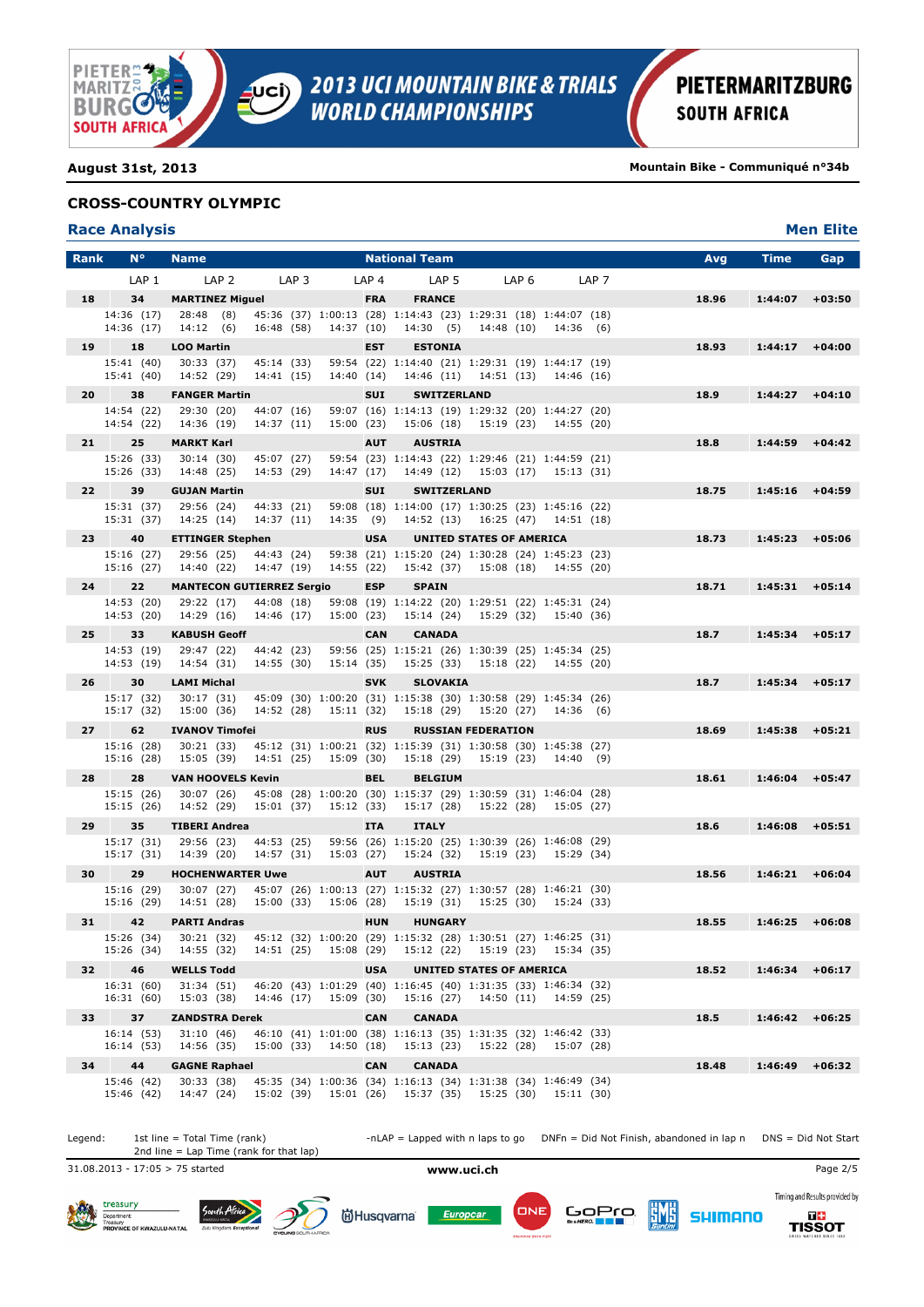

**August 31st, 2013 Mountain Bike - Communiqué n°34b**

### **CROSS-COUNTRY OLYMPIC**

### **Race Analysis Men Elite**

| <b>Rank</b> | $N^{\circ}$              | <b>Name</b>                                                                                                                                                  |                  | <b>National Team</b>                        |                           |            |                  | Avg   | <b>Time</b>       | Gap      |
|-------------|--------------------------|--------------------------------------------------------------------------------------------------------------------------------------------------------------|------------------|---------------------------------------------|---------------------------|------------|------------------|-------|-------------------|----------|
|             | LAP <sub>1</sub>         | LAP <sub>2</sub><br>LAP <sub>3</sub>                                                                                                                         | LAP <sub>4</sub> | LAP <sub>5</sub>                            | LAP <sub>6</sub>          |            | LAP <sub>7</sub> |       |                   |          |
| 35          | 53                       | <b>KURSCHAT Wolfram</b>                                                                                                                                      | <b>GER</b>       | <b>GERMANY</b>                              |                           |            |                  | 18.38 | 1:47:25           | $+07:08$ |
|             | 16:13(50)<br>16:13(50)   | 46:09 (40) 1:01:29 (39) 1:16:44 (38) 1:32:23 (38) 1:47:25 (35)<br>31:08 (42)<br>14:55 (32)<br>15:01 (37) 15:20 (37)                                          |                  | 15:15 (26) 15:39 (35) 15:02 (26)            |                           |            |                  |       |                   |          |
| 36          | 50                       | <b>JUHASZ Zsolt</b>                                                                                                                                          | <b>HUN</b>       | <b>HUNGARY</b>                              |                           |            |                  | 18.35 | $1:47:35$ +07:18  |          |
|             | 15:40 (39)               | 45:39 (38) 1:01:00 (36) 1:16:33 (36) 1:32:17 (36) 1:47:35 (36)<br>30:30 (36)                                                                                 |                  |                                             |                           |            |                  |       |                   |          |
| 37          | 15:40 (39)<br>48         | 14:50 (26) 15:09 (40) 15:21 (39) 15:33 (34) 15:44 (36) 15:18 (32)<br><b>ROSA David Joao Serralheiro</b>                                                      | <b>POR</b>       | <b>PORTUGAL</b>                             |                           |            |                  | 18.3  | $1:47:52 +07:35$  |          |
|             | 15:40 (38)               | 30:35 (39)<br>45:35 (35) 1:00:56 (35) 1:16:33 (37) 1:32:05 (35) 1:47:52 (37)                                                                                 |                  |                                             |                           |            |                  |       |                   |          |
|             | 15:40 (38)               | 15:00 (33) 15:21 (39) 15:37 (35) 15:32 (33) 15:47 (37)<br>14:55 (32)                                                                                         |                  |                                             |                           |            |                  |       |                   |          |
| 38          | 43                       | <b>HAIMY Shlomi</b>                                                                                                                                          | <b>ISR</b>       | <b>ISRAEL</b>                               |                           |            |                  | 18.24 | $1:48:12 +07:55$  |          |
|             | 15:06 (24)<br>15:06 (24) | 30:08 (29)<br>45:08 (29) 1:00:21 (33) 1:16:09 (32) 1:32:17 (37) 1:48:12 (38)<br>15:00 (33)<br>15:02 (37)                                                     |                  | 15:13 (34) 15:48 (41) 16:08 (45) 15:55 (39) |                           |            |                  |       |                   |          |
| 39          | 36                       | <b>PLAXTON Max</b>                                                                                                                                           | <b>CAN</b>       | <b>CANADA</b>                               |                           |            |                  | 18.16 | $1:48:41$ +08:24  |          |
|             | 15:31 (36)               | 45:36 (36) 1:01:00 (37) 1:16:45 (39) 1:32:38 (39) 1:48:41 (39)<br>30:21 (34)                                                                                 |                  |                                             |                           |            |                  |       |                   |          |
|             | 15:31 (36)               | 14:50 (26)<br>15:15 (42)<br>15:24 (41)                                                                                                                       |                  | 15:45 (39)                                  | 15:53 (37) 16:03 (41)     |            |                  |       |                   |          |
| 40          | 20                       | <b>AVANCINI Henrique</b>                                                                                                                                     | <b>BRA</b>       | <b>BRAZIL</b>                               |                           |            |                  | 18.07 | 1:49:15           | $+08:58$ |
|             | 14:18(4)<br>14:18(4)     | 43:44 (11) 59:55 (24) 1:16:13 (33) 1:32:39 (40) 1:49:15 (40)<br>28:57 (14)<br>14:39 (20)<br>14:47 (19)<br>16:11 (47)                                         |                  |                                             | 16:18 (48) 16:26 (48)     | 16:36 (44) |                  |       |                   |          |
| 41          | 32                       | <b>VALERIANO Rubens</b>                                                                                                                                      | <b>BRA</b>       | <b>BRAZIL</b>                               |                           |            |                  | 18.04 | 1:49:26           | $+09:09$ |
|             | 16:24 (57)               | 31:30 (48)<br>46:20 (42) 1:01:38 (41) 1:17:29 (41) 1:33:24 (41) 1:49:26 (41)                                                                                 |                  |                                             |                           |            |                  |       |                   |          |
|             | 16:24 (57)               | 15:06 (40) 14:50 (24) 15:18 (36) 15:51 (43) 15:55 (39) 16:02 (40)                                                                                            |                  |                                             |                           |            |                  |       |                   |          |
| 42          | 6                        | <b>MCCONNELL Daniel</b>                                                                                                                                      | <b>AUS</b>       | <b>AUSTRALIA</b>                            |                           |            |                  | 17.94 | 1:50:03           | $+09:46$ |
|             | 15:16 (30)<br>15:16(30)  | 46:48 (47) 1:02:31 (45) 1:18:14 (44) 1:34:12 (44) 1:50:03 (42)<br>30:51 (41)<br>15:35 (51)<br>15:57 (51) 15:43 (43)                                          |                  | 15:43 (38) 15:58 (44)                       |                           | 15:51 (38) |                  |       |                   |          |
| 43          | 72                       | <b>PRIADEIN Pavel</b>                                                                                                                                        | <b>RUS</b>       |                                             | <b>RUSSIAN FEDERATION</b> |            |                  | 17.9  | $1:50:18$ +10:01  |          |
|             | 16:00 (45)               | 31:09 (45)<br>46:21 (44) 1:01:41 (42) 1:17:31 (42) 1:33:24 (42) 1:50:18 (43)                                                                                 |                  |                                             |                           |            |                  |       |                   |          |
| 44          | 16:00 (45)<br>68         | 15:09 (41) 15:12 (41) 15:20 (37) 15:50 (42) 15:53 (37) 16:54 (49)<br><b>PUSCHEL Javier Eduardo</b>                                                           | <b>CHI</b>       | <b>CHILE</b>                                |                           |            |                  | 17.81 | 1:50:51           | $+10:34$ |
|             | 16:06 (47)               | 31:25 (47) 46:48 (46) 1:02:20 (44) 1:18:07 (43) 1:34:02 (43) 1:50:51 (44)                                                                                    |                  |                                             |                           |            |                  |       |                   |          |
|             | 16:06 (47)               | 15:19 (45)<br>15:23 (44) 15:32 (42) 15:47 (40) 15:55 (39) 16:49 (47)                                                                                         |                  |                                             |                           |            |                  |       |                   |          |
| 45          | 55                       | <b>JETTE Cameron</b>                                                                                                                                         | <b>CAN</b>       | <b>CANADA</b>                               |                           |            |                  | 17.75 | $1:51:11 + 10:54$ |          |
|             | 16:10 (49)<br>16:10 (49) | 31:33 (50)<br>46:49 (48) 1:02:37 (46) 1:18:39 (45) 1:34:35 (45) 1:51:11 (45)<br>15:23 (47)<br>15:16 (43)<br>15:48 (46)                                       |                  | 16:02 (45) 15:56 (42) 16:36 (44)            |                           |            |                  |       |                   |          |
| 46          | 45                       | <b>PSCHEIDT Ricardo</b>                                                                                                                                      | <b>BRA</b>       | <b>BRAZIL</b>                               |                           |            |                  | 17.66 | $1:51:46$ +11:29  |          |
|             | 15:46 (41)               | 46:47 (45) 1:02:59 (47) 1:19:15 (46) 1:35:10 (46) 1:51:46 (46)<br>31:09 (43)                                                                                 |                  |                                             |                           |            |                  |       |                   |          |
|             | 15:46 (41)               | 15:23 (47)<br>15:38 (46) 16:12 (48)                                                                                                                          |                  | 16:16 (47) 15:55 (39) 16:36 (44)            |                           |            |                  |       |                   |          |
| 47          | 64<br>16:06 (46)         | <b>GROUSTRA Renay</b><br>31:44 (52) 47:33 (51) 1:03:17 (48) 1:19:15 (47) 1:35:29 (47) 1:52:04 (47)                                                           | <b>RSA</b>       | <b>SOUTH AFRICA</b>                         |                           |            |                  | 17.61 | 1:52:04           | $+11:47$ |
|             | 16:06 (46)               | 15:49 (47) 15:44 (44)<br>15:38 (52)                                                                                                                          |                  |                                             | 15:58 (44) 16:14 (46)     | 16:35 (43) |                  |       |                   |          |
| 48          | 57                       | <b>DE PAIVA Sherman</b>                                                                                                                                      | <b>BRA</b>       | <b>BRAZIL</b>                               |                           |            |                  | 17.53 | 1:52:36           | $+12:19$ |
|             | 15:59 (44)               | 15:59 (44) 31:09 (44) 47:11 (49) 1:03:44 (52) 1:19:51 (49) 1:35:47 (48) 1:52:36 (48)<br>16:02 (53) 16:33 (52) 16:07 (46) 15:56 (42) 16:49 (47)<br>15:10 (42) |                  |                                             |                           |            |                  |       |                   |          |
| 49          | 59                       | <b>BEUKES Matthys</b>                                                                                                                                        | <b>RSA</b>       | <b>SOUTH AFRICA</b>                         |                           |            |                  | 17.46 | $1:53:02 + 12:45$ |          |
|             | 16:16 (54)               | 47:56 (53) 1:03:42 (51) 1:20:00 (50) 1:36:30 (49) 1:53:02 (49)<br>32:03 (55)                                                                                 |                  |                                             |                           |            |                  |       |                   |          |
|             | 16:16 (54)               | 15:47 (54)<br>15:53 (49) 15:46 (45)                                                                                                                          |                  | 16:18 (48) 16:30 (49) 16:32 (42)            |                           |            |                  |       |                   |          |
| 50          | 54                       | <b>TABACCHI Mirko</b>                                                                                                                                        | <b>ITA</b>       | <b>ITALY</b>                                |                           |            |                  |       |                   | $-1$ LAP |
|             | 16:10 (48)<br>16:10 (48) | 31:59 (53)<br>47:56 (52) 1:04:12 (53) 1:20:48 (51)<br>15:57 (51) 16:16 (49)<br>15:49 (55)                                                                    |                  | 16:36 (50)                                  |                           |            |                  |       |                   |          |
| 51          | 24                       | <b>NAEF Ralph</b>                                                                                                                                            | <b>SUI</b>       | <b>SWITZERLAND</b>                          |                           |            |                  |       |                   | $-1$ LAP |
|             | 14:32 (13)               | 29:42 (21)<br>44:33 (20) 1:03:33 (49) 1:21:35 (53)                                                                                                           |                  |                                             |                           |            |                  |       |                   |          |
|             | 14:32 (13)               | 15:10(42)<br>14:51 (25) 19:00 (58) 18:02 (53)                                                                                                                |                  |                                             |                           |            |                  |       |                   |          |

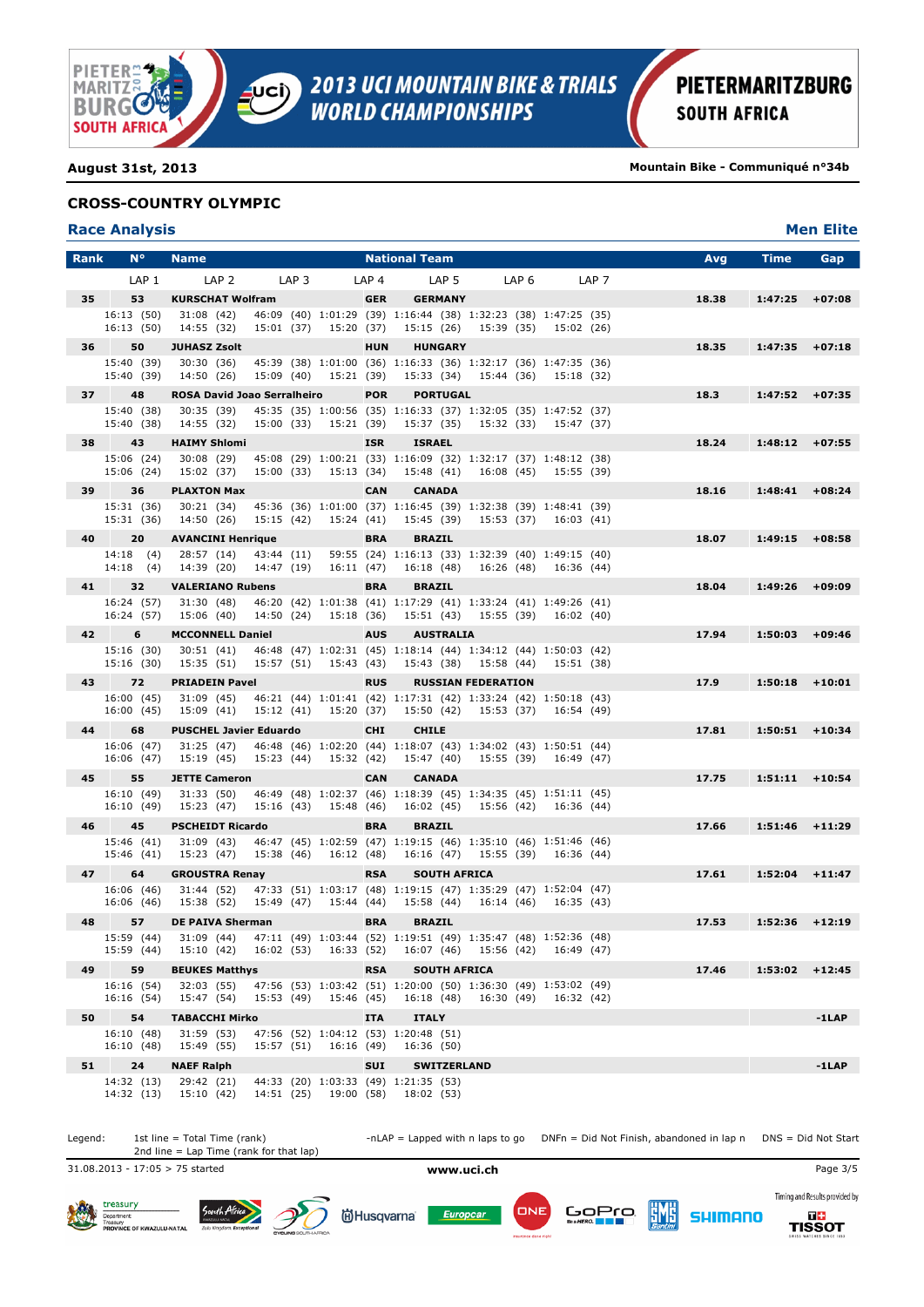

**August 31st, 2013 Mountain Bike - Communiqué n°34b**

### **CROSS-COUNTRY OLYMPIC**

### **Race Analysis Men Elite**

| <b>Rank</b> | $N^{\circ}$              | <b>Name</b>                                                                                  |                  | <b>National Team</b>            |                  |                  | Avg | <b>Time</b> | Gap      |
|-------------|--------------------------|----------------------------------------------------------------------------------------------|------------------|---------------------------------|------------------|------------------|-----|-------------|----------|
|             | LAP <sub>1</sub>         | LAP <sub>2</sub><br>LAP <sub>3</sub>                                                         | LAP <sub>4</sub> | LAP <sub>5</sub>                | LAP <sub>6</sub> | LAP <sub>7</sub> |     |             |          |
| 52          | 82                       | <b>MONTOYA CANTILLO Paolo Cesar</b>                                                          | <b>CRC</b>       | <b>COSTA RICA</b>               |                  |                  |     |             | $-1$ LAP |
|             | 15:59 (43)<br>15:59 (43) | 47:23 (50) 1:03:41 (50) 1:20:55 (52)<br>31:33 (49)<br>15:34 (50)<br>15:50 (48)<br>16:18 (50) |                  | 17:14(51)                       |                  |                  |     |             |          |
| 53          | 23                       | <b>BUYS Philip</b>                                                                           | <b>RSA</b>       | <b>SOUTH AFRICA</b>             |                  |                  |     |             | $-1$ LAP |
|             | 15:06 (23)<br>15:06 (23) | 30:22 (35)<br>45:47 (39) 1:02:10 (43) 1:19:38 (48)<br>15:25 (45)<br>16:23 (51)<br>15:16 (44) |                  | 17:28 (52)                      |                  |                  |     |             |          |
| 54          | 67                       | <b>KNOX Max</b>                                                                              | <b>RSA</b>       | <b>SOUTH AFRICA</b>             |                  |                  |     |             | $-2LAP$  |
|             | 16:13 (52)<br>16:13 (52) | 32:10(56)<br>48:51 (56) 1:05:34 (56)<br>16:41 (56)<br>15:57 (57)<br>16:43 (54)               |                  |                                 |                  |                  |     |             |          |
| 55          | 77                       | <b>FARIAS DIAZ Patricio Maximiliano CHI</b>                                                  |                  | <b>CHILE</b>                    |                  |                  |     |             | $-2LAP$  |
|             | 16:27 (58)<br>16:27 (58) | 48:27 (54) 1:05:14 (54)<br>32:31 (58)<br>16:04 (58)<br>15:56 (50)<br>16:47 (55)              |                  |                                 |                  |                  |     |             |          |
| 56          | 60                       | <b>MARAIS Stuart</b>                                                                         | <b>RSA</b>       | <b>SOUTH AFRICA</b>             |                  |                  |     |             | $-2LAP$  |
|             | 16:21 (56)               | 16:21 (56) 32:32 (59)<br>48:50 (55) 1:05:23 (55)<br>16:11 (59)<br>16:18 (54) 16:33 (52)      |                  |                                 |                  |                  |     |             |          |
| 57          | 73                       | <b>BRODERICK Michael</b><br>49:53 (57) 1:06:41 (57)<br>33:06 (61)                            | <b>USA</b>       | <b>UNITED STATES OF AMERICA</b> |                  |                  |     |             | $-2LAP$  |
|             | 16:37 (61)<br>16:37 (61) | 16:47 (57)<br>16:29 (61)<br>16:48 (56)                                                       |                  |                                 |                  |                  |     |             |          |
| 58          | 79                       | <b>SILVESTRI Elia</b>                                                                        | <b>ITA</b>       | <b>ITALY</b>                    |                  |                  |     |             | $-2LAP$  |
|             | 16:28 (59)               | 33:57 (62)<br>50:21 (58) 1:07:18 (58)                                                        |                  |                                 |                  |                  |     |             |          |
|             | 16:28 (59)               | 16:24 (55)<br>17:29 (66)<br>16:57 (57)                                                       |                  |                                 |                  |                  |     |             |          |
| 59          | 65<br>16:43 (62)         | <b>ESCARCEGA José Juan</b><br>33:57 (63)<br>50:49 (59)                                       | <b>MEX</b>       | <b>MEXICO</b>                   |                  |                  |     |             | -3LAP    |
|             | 16:43 (62)               | 17:14 (64)<br>16:52 (59)                                                                     |                  |                                 |                  |                  |     |             |          |
| 60          | 58                       | <b>KÖHNE Heinrich</b>                                                                        | <b>NAM</b>       | <b>NAMIBIA</b>                  |                  |                  |     |             | $-3LAP$  |
|             | 18:19 (67)<br>18:19 (67) | 35:36 (66)<br>53:05 (60)<br>17:29 (60)<br>17:17 (65)                                         |                  |                                 |                  |                  |     |             |          |
| 61          | 69                       | <b>VAN DER PLOEG Paul</b>                                                                    | <b>AUS</b>       | <b>AUSTRALIA</b>                |                  |                  |     |             | $-4$ LAP |
|             | 17:11(63)<br>17:11(63)   | 34:54 (65)<br>17:43 (67)                                                                     |                  |                                 |                  |                  |     |             |          |
| 62          | 76                       | <b>SWANEPOEL Ben Melt</b>                                                                    | <b>RSA</b>       | <b>SOUTH AFRICA</b>             |                  |                  |     |             | $-4$ LAP |
|             | 19:04 (70)<br>19:04 (70) | 36:15 (67)<br>17:11 (63)                                                                     |                  |                                 |                  |                  |     |             |          |
| 63          | 66                       | <b>NA Sang Hoon</b>                                                                          | <b>KOR</b>       | <b>REPUBLIC OF KOREA</b>        |                  |                  |     |             | $-4$ LAP |
|             | 17:35 (65)<br>17:35 (65) | 34:37 (64)<br>17:02 (62)                                                                     |                  |                                 |                  |                  |     |             |          |
| 64          | 80                       | <b>BOYRAZ Omer Cumhur</b>                                                                    | <b>TUR</b>       | <b>TURKEY</b>                   |                  |                  |     |             | $-4$ LAP |
|             | 18:17 (66)<br>18:17 (66) | 37:03 (68)<br>18:46 (68)                                                                     |                  |                                 |                  |                  |     |             |          |
| 65          | 81                       | <b>MANAVOGLU Salih</b>                                                                       | <b>TUR</b>       | <b>TURKEY</b>                   |                  |                  |     |             | $-4$ LAP |
|             | 18:53 (69)               | 18:53 (69) 37:46 (69)<br>18:53 (69)                                                          |                  |                                 |                  |                  |     |             |          |
| 66          | 78                       | <b>FATYI Luthando</b>                                                                        | <b>RSA</b>       | <b>SOUTH AFRICA</b>             |                  |                  |     |             | $-4$ LAP |
|             | 18:49 (68)<br>18:49 (68) | 38:41 (71)<br>19:52 (71)                                                                     |                  |                                 |                  |                  |     |             |          |
| 67          | 71                       | <b>TAABE Tumisang</b>                                                                        | <b>LES</b>       | <b>LESOTHO</b>                  |                  |                  |     |             | $-4$ LAP |
|             | 19:19 (71)<br>19:19 (71) | 38:40 (70)<br>19:21 (70)                                                                     |                  |                                 |                  |                  |     |             |          |
| 68          | 63                       | <b>MONESE Phetetso</b>                                                                       | <b>LES</b>       | <b>LESOTHO</b>                  |                  |                  |     |             | -5LAP    |
|             | 19:24 (72)<br>19:24 (72) |                                                                                              |                  |                                 |                  |                  |     |             |          |



South Afri

Legend: 1st line = Total Time (rank) -nLAP = Lapped with n laps to go DNFn = Did Not Finish, abandoned in lap n DNS = Did Not Start

ËMË

31.08.2013 - 17:05 > 75 started **www.uci.ch** Page 4/5

Department:<br>Treasury<br>PROVINCE OF KWAZULU-NATA

treasury





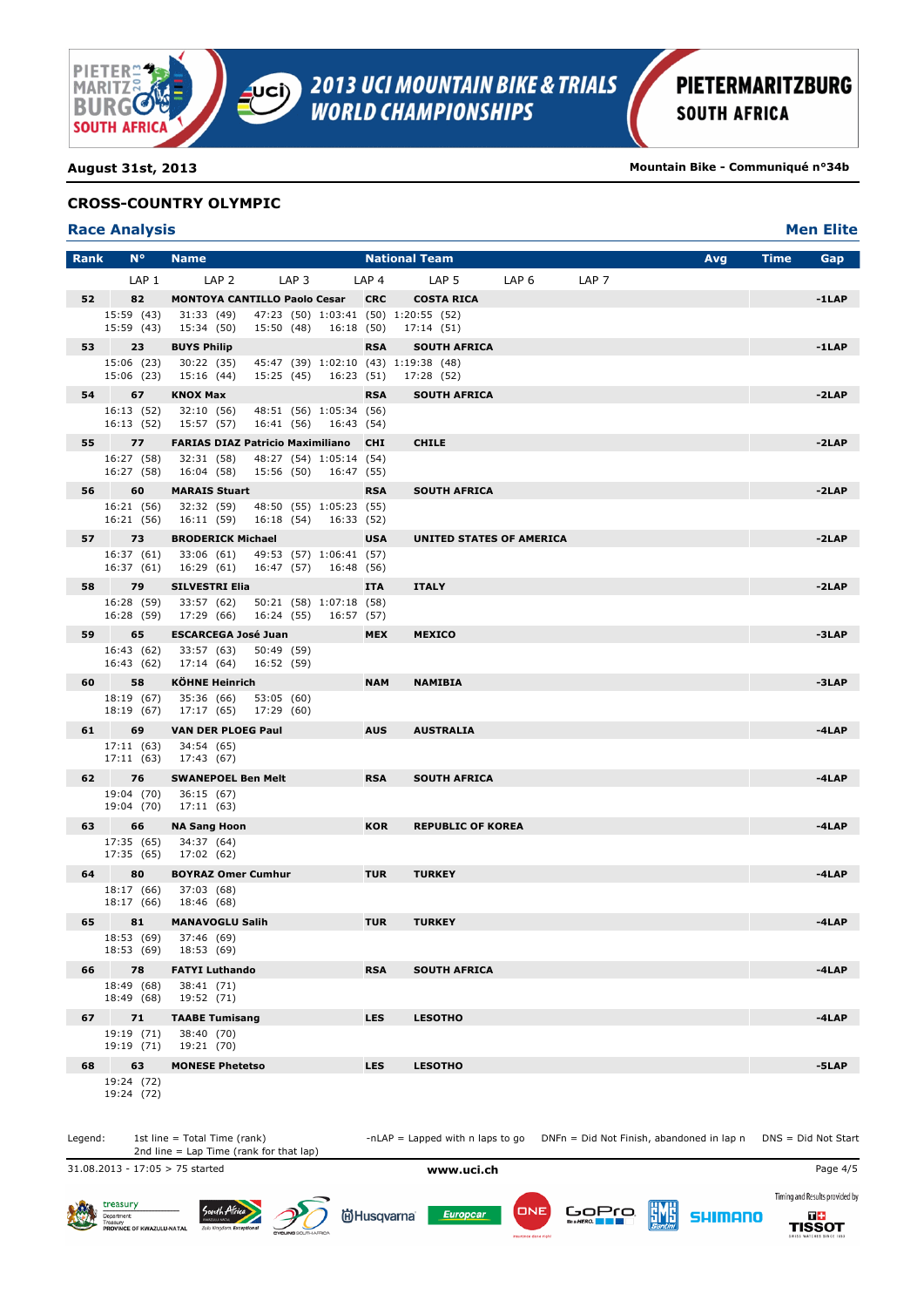

**August 31st, 2013 Mountain Bike - Communiqué n°34b**

### **CROSS-COUNTRY OLYMPIC**

| <b>Race Analysis</b> | <b>Men Elite</b> |
|----------------------|------------------|
|                      |                  |

| Rank | $N^{\circ}$              | <b>Name</b>                         |                  |                  | <b>National Team</b> |                  |                  | Avg | <b>Time</b> | Gap              |
|------|--------------------------|-------------------------------------|------------------|------------------|----------------------|------------------|------------------|-----|-------------|------------------|
|      | LAP <sub>1</sub>         | LAP <sub>2</sub>                    | LAP <sub>3</sub> | LAP <sub>4</sub> | LAP <sub>5</sub>     | LAP <sub>6</sub> | LAP <sub>7</sub> |     |             |                  |
| 69   | 74                       | <b>MAKATISE Thuso</b>               |                  | <b>LES</b>       | <b>LESOTHO</b>       |                  |                  |     |             | $-5LAP$          |
|      | 20:15 (73)<br>20:15 (73) |                                     |                  |                  |                      |                  |                  |     |             |                  |
|      | 70                       | <b>CASAGRANDE Michele</b>           |                  | <b>ITA</b>       | <b>ITALY</b>         |                  |                  |     |             | DNF3             |
|      | 15:30 (35)               | 30:51(40)<br>15:30 (35) 15:21 (46)  |                  |                  |                      |                  |                  |     |             |                  |
|      | 49                       | <b>SOTO Catriel Andres</b>          |                  | <b>ARG</b>       | <b>ARGENTINA</b>     |                  |                  |     |             | DNF3             |
|      | 16:13(51)                | 31:59 (54)<br>16:13 (51) 15:46 (53) |                  |                  |                      |                  |                  |     |             |                  |
|      | 61                       | <b>COLOMA NICOLAS Carlos</b>        |                  | <b>ESP</b>       | <b>SPAIN</b>         |                  |                  |     |             | DNF3             |
|      | 16:19 (55)<br>16:19 (55) | 32:30 (57)<br>16:11 (59)            |                  |                  |                      |                  |                  |     |             |                  |
|      | 41                       | <b>WENGELIN Matthias</b>            |                  | <b>SWE</b>       | <b>SWEDEN</b>        |                  |                  |     |             | DNF3             |
|      | 17:25 (64)               | 32:48 (60)<br>17:25 (64) 15:23 (47) |                  |                  |                      |                  |                  |     |             |                  |
|      | 5                        | <b>FLÜCKIGER Lukas</b>              |                  | <b>SUI</b>       | <b>SWITZERLAND</b>   |                  |                  |     |             | DNF <sub>1</sub> |
|      |                          |                                     |                  |                  |                      |                  |                  |     |             |                  |
|      | 52                       | <b>FEDERSPIEL Daniel</b>            |                  | <b>AUT</b>       | <b>AUSTRIA</b>       |                  |                  |     |             | DNF <sub>1</sub> |

2nd line = Lap Time (rank for that lap)

Legend: 1st line = Total Time (rank) -nLAP = Lapped with n laps to go DNFn = Did Not Finish, abandoned in lap n DNS = Did Not Start

31.08.2013 - 17:05 > 75 started **www.uci.ch** Page 5/5



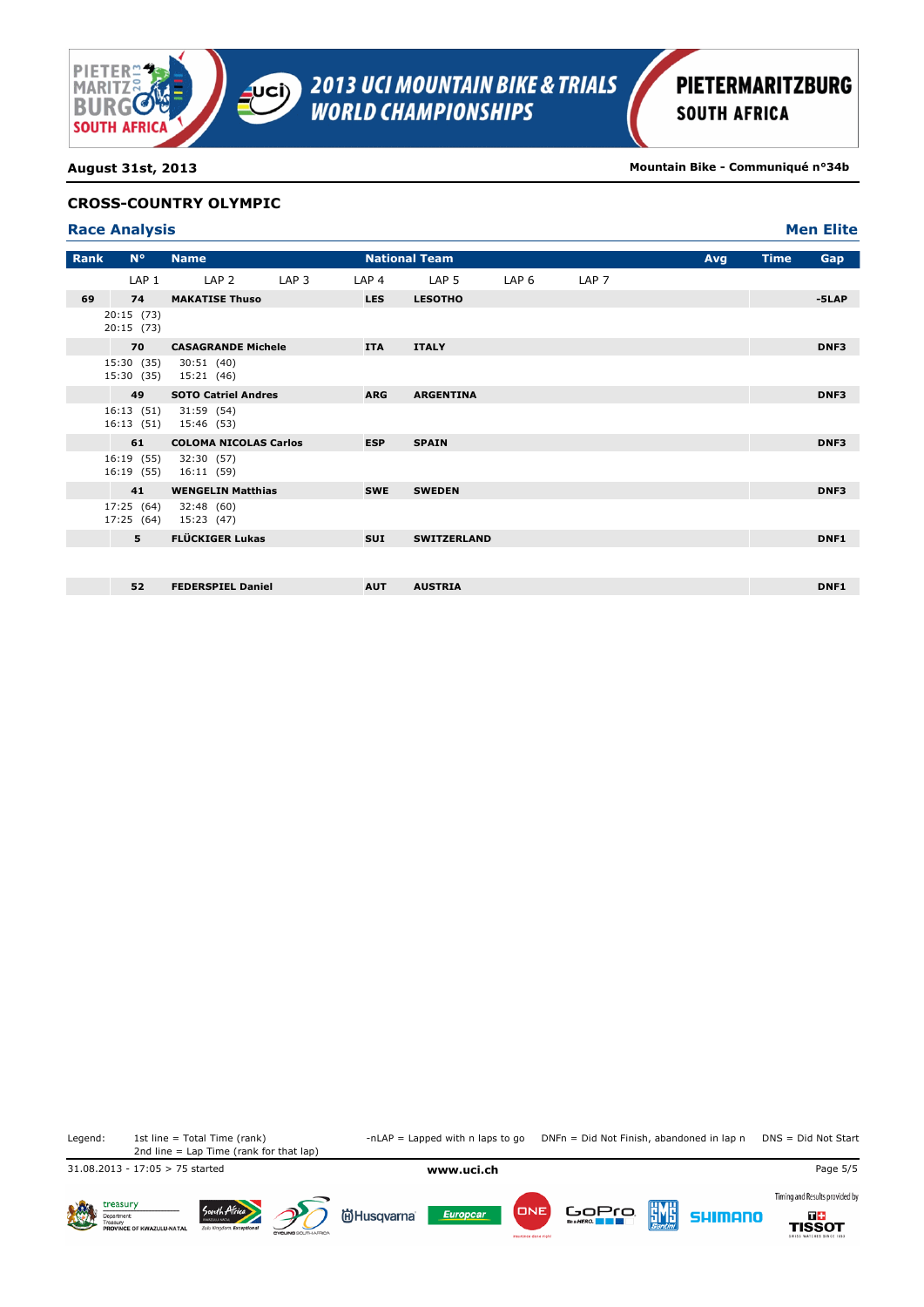

**August 31st, 2013 Mountain Bike - Communiqué n°34c**

## **CROSS-COUNTRY OLYMPIC**

## **Ranking by Nation Men Elite Men Elite Men Elite Men Elite Men Elite**

The ranking by nation is calculated by adding the points scored by the 3 best placed riders of each nation (Art. 9.2.036)

| <b>Rank</b>             | <b>National Team</b>            | Rank           | Points | <b>Total</b> |
|-------------------------|---------------------------------|----------------|--------|--------------|
| $\mathbf{1}$            | <b>FRANCE</b>                   |                |        | 209          |
|                         | <b>MAROTTE Maxime</b>           | 4              | 72     |              |
|                         | <b>ABSALON Julien</b>           | 6              | 70     |              |
|                         | TEMPIER Stéphane                | 9              | 67     |              |
| $\overline{2}$          | <b>CZECH REPUBLIC</b>           |                |        | 204          |
|                         | KULHAVY Jaroslav                | 5              | 71     |              |
|                         | CINK Ondrej                     | 8              | 68     |              |
|                         | SKARNITZL Jan                   | 11             | 65     |              |
| 3                       | <b>SWITZERLAND</b>              |                |        | 200          |
|                         | <b>SCHURTER Nino</b>            | $\mathbf{1}$   | 75     |              |
|                         | GIGER Fabian                    | 10             | 66     |              |
|                         | <b>VOGEL Florian</b>            | 17             | 59     |              |
| 4                       | <b>GERMANY</b>                  |                |        | 184          |
|                         | <b>FUMIC Manuel</b>             | $\overline{2}$ | 74     |              |
|                         | <b>MILATZ Moritz</b>            | $\overline{7}$ | 69     |              |
|                         | <b>KURSCHAT Wolfram</b>         | 35             | 41     |              |
| 5                       | <b>AUSTRIA</b>                  |                |        | 164          |
|                         | <b>GEHBAUER Alexander</b>       | 13             | 63     |              |
|                         | <b>MARKT Karl</b>               | 21             | 55     |              |
|                         | <b>HOCHENWARTER Uwe</b>         | 30             | 46     |              |
| 6                       | <b>ITALY</b>                    |                |        | 137          |
|                         | FONTANA Marco Aurelio           | 12             | 64     |              |
|                         | <b>TIBERI Andrea</b>            | 29             | 47     |              |
|                         | <b>TABACCHI Mirko</b>           | 50             | 26     |              |
| $\overline{\mathbf{z}}$ | <b>CANADA</b>                   |                |        | 136          |
|                         | <b>KABUSH Geoff</b>             | 25             | 51     |              |
|                         | <b>ZANDSTRA Derek</b>           | 33             | 43     |              |
|                         | <b>GAGNE Raphael</b>            | 34             | 42     |              |
| 8                       | <b>SPAIN</b>                    |                |        | 125          |
|                         | HERMIDA RAMOS José Antonio      | 3              | 73     |              |
|                         | MANTECON GUTIERREZ Sergio       | 24             | 52     |              |
| $\boldsymbol{9}$        | <b>UNITED STATES OF AMERICA</b> |                |        | 116          |
|                         | ETTINGER Stephen                | 23             | 53     |              |
|                         | <b>WELLS Todd</b>               | 32             | 44     |              |
|                         | <b>BRODERICK Michael</b>        | 57             | 19     |              |
| 10                      | <b>BRAZIL</b>                   |                |        | 101          |
|                         | <b>AVANCINI Henrique</b>        | 40             | 36     |              |
|                         | <b>VALERIANO Rubens</b>         | 41             | 35     |              |
|                         | PSCHEIDT Ricardo                | 46             | $30\,$ |              |
| 11                      | <b>HUNGARY</b>                  |                |        | 85           |
|                         | PARTI Andras                    | 31             | 45     |              |
|                         | JUHASZ Zsolt                    | 36             | 40     |              |
| 12                      | <b>RUSSIAN FEDERATION</b>       |                |        | 82           |
|                         | <b>IVANOV Timofei</b>           | 27             | 49     |              |
|                         | PRIADEIN Pavel                  | 43             | 33     |              |
| 13                      | <b>SOUTH AFRICA</b>             |                |        | 79           |
|                         | <b>GROUSTRA Renay</b>           | 47             | 29     |              |
|                         | <b>BEUKES Matthys</b>           | 49             | 27     |              |
|                         | <b>BUYS Philip</b>              | 53             | 23     |              |

31.08.2013 - 17:06 **www.uci.ch** Page 1/2



**尚Husqvarna** 







Timing and Results provided by